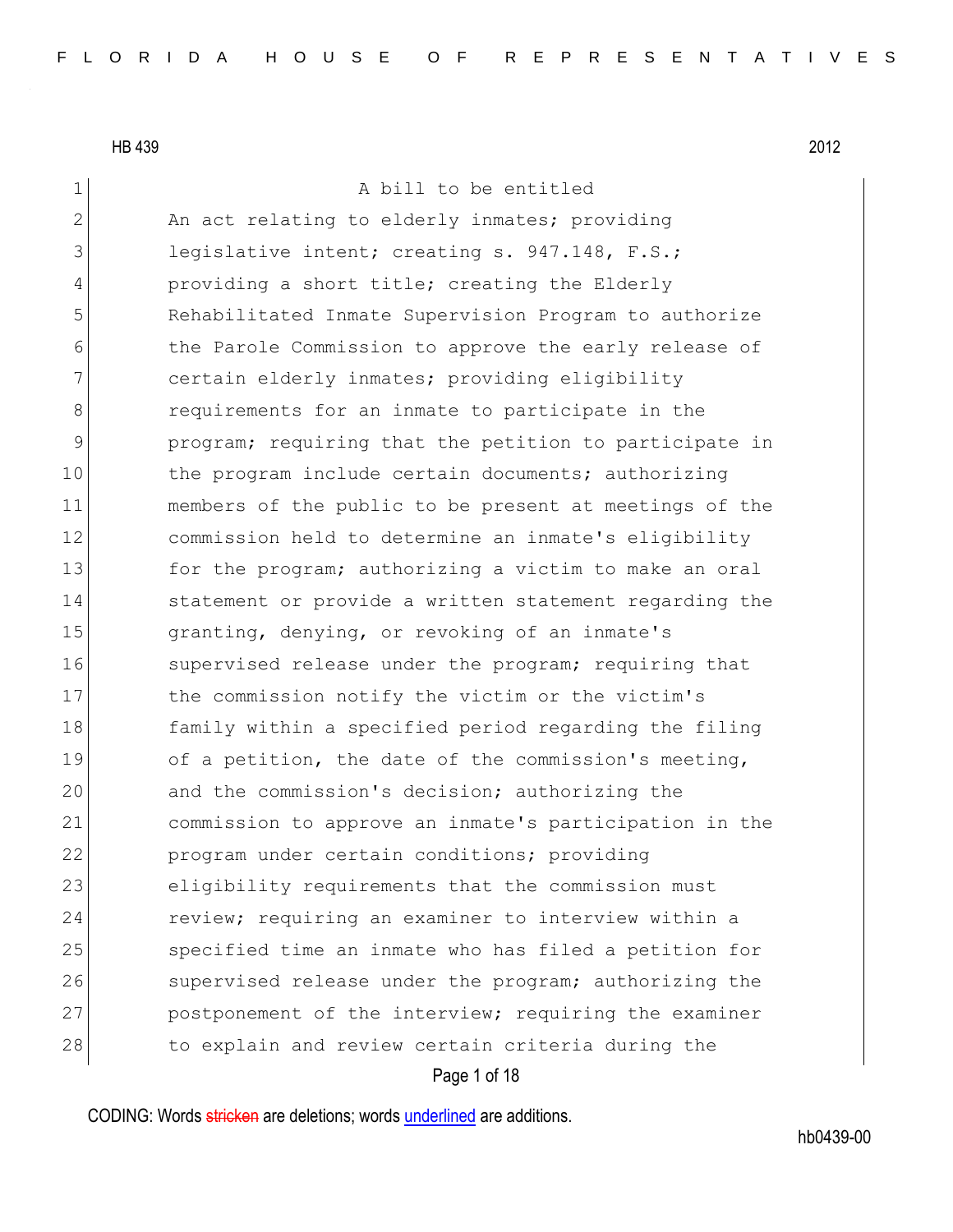29 interview; requiring that the examiner recommend a 30 release date for the inmate; providing certain 31 conditions under which an inmate may not be released; 32 requiring a panel of commissioners to establish terms 33 and conditions of the supervised release under certain 34 circumstances; requiring that the inmate participate 35 in community service, submit to electronic monitoring, 36 and provide restitution to victims as a condition for 37 **participating in the program; authorizing the** 38 commission to impose special conditions of 39 supervision; authorizing the inmate to request a 40 review of the terms and conditions of his or her 41 **program supervision; requiring a panel of** 42 commissioners to render a decision within a specified 43 period regarding a request to modify or continue the 44 Supervised release; providing that participation in 45 the program is voluntary; requiring the commission to 46 specify in writing the terms and conditions of 47 Supervision and provide a certified copy to the 48 inmate; authorizing the trial court judge to enter an 49 order to retain jurisdiction over the offender; 50 providing a limitation of the trial court's 51 jurisdiction; providing for gain-time to accrue; 52 providing procedures if the trial court retains 53 jurisdiction of the inmate; requiring a correctional 54 probation officer to supervise an inmate who is 55 **released under the program;** authorizing the Department 56 of Corrections to conduct the program using

Page 2 of 18

CODING: Words stricken are deletions; words underlined are additions.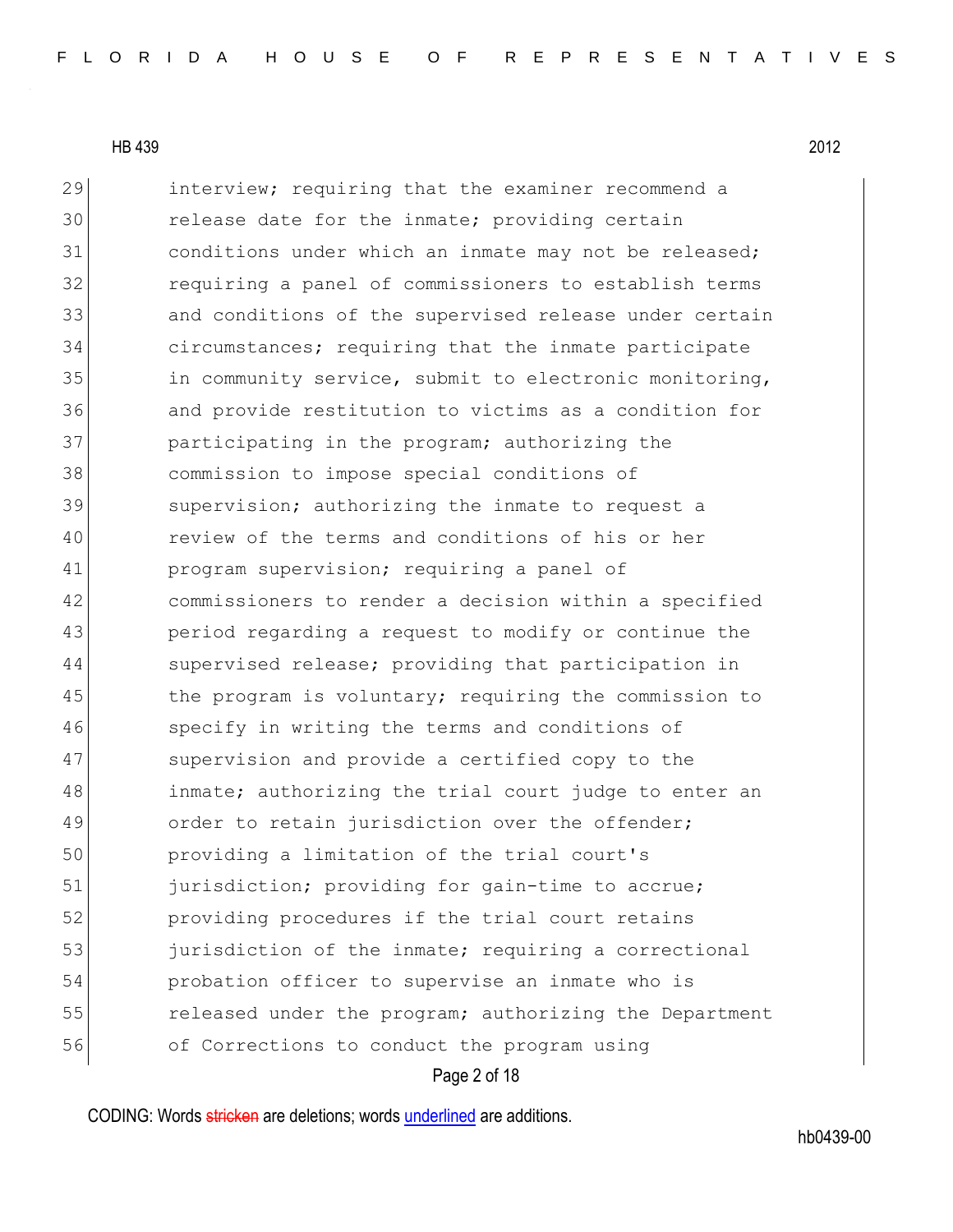57 departmental employees or private agencies; requiring 58 the department and commission to adopt rules; creating 59 the Restorative Justice Pilot Program; requiring the 60 Department of Corrections to develop a pilot program 61 **patterned after the juvenile justice program offered** 62 by Neighborhood Restorative Justice Centers; requiring 63 bthat inmates who are eligible to participate in the 64 Elderly Rehabilitated Inmate Supervision Program be 65 given priority for participating in the pilot program; 66 providing that the pilot program be developed after 67 consultation with specified persons; authorizing the 68 department to conduct the pilot program using 69 departmental employees or private agencies; requiring 70 the department to adopt rules; amending s. 947.141, 71 F.S.; conforming provisions to changes made by the 72 act; authorizing a law enforcement officer or 73 correctional probation officer to arrest an inmate 74 under certain circumstances who has been released 75 under the Elderly Rehabilitated Inmate Supervision 76 Program; providing an effective date. 77 78 Be It Enacted by the Legislature of the State of Florida: 79 80 Section 1. The Legislature recognizes the need to provide 81 a means for the release of older inmates who have demonstrated 82 that they have been rehabilitated while incarcerated. It is the 83 intent of the Legislature to address this issue by establishing 84 a conditional extension of the limits of confinement by

Page 3 of 18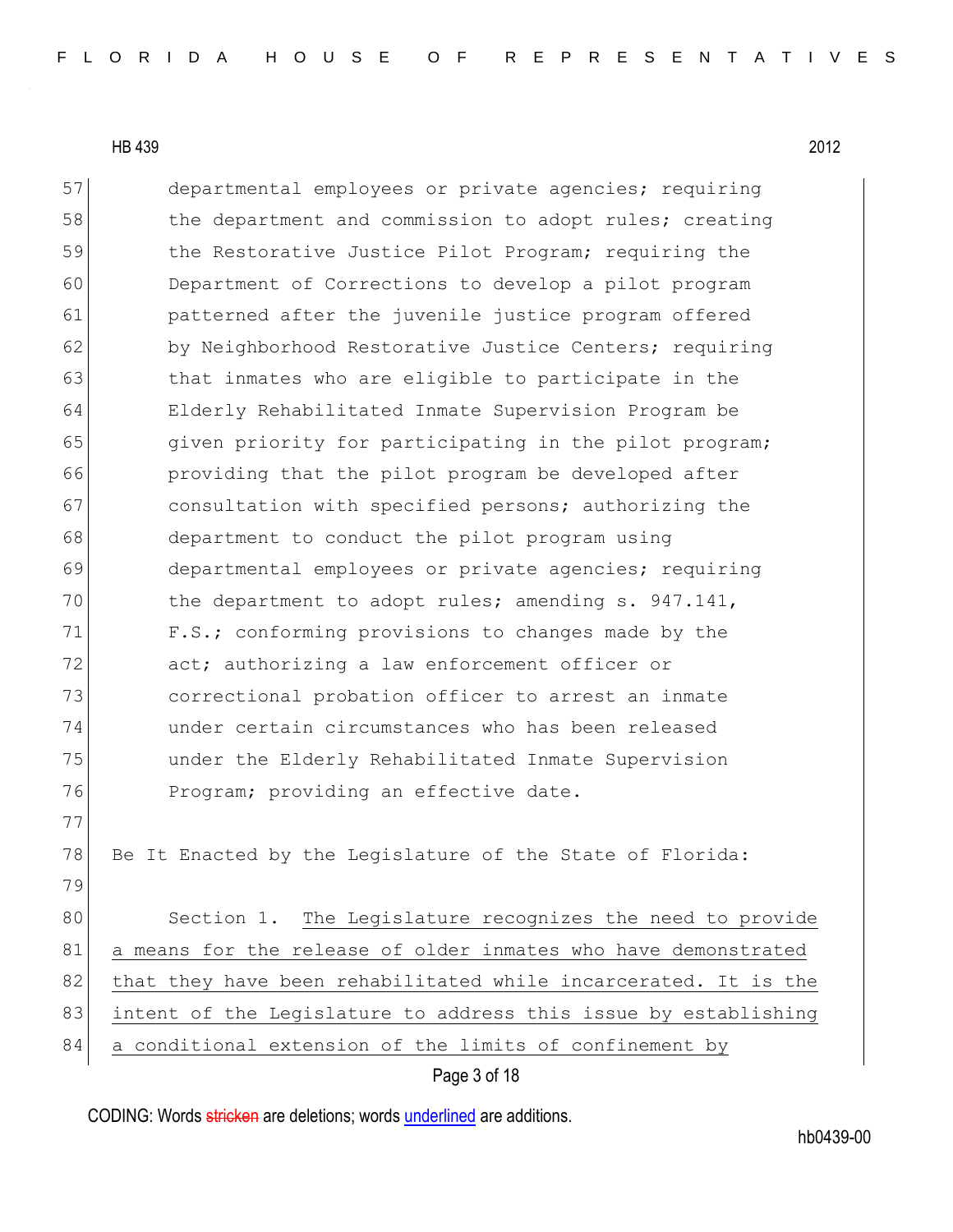85 providing a mechanism for determining eligibility for early 86 release and supervising inmates who have been incarcerated for 87 at least 25 consecutive years and who are 60 years of age or 88 older. It is the Legislature's intent that the provisions of 89 this act be applied to include inmates who have previously been 90 sentenced as well as those who will be sentenced in the future. 91 The Legislature intends to provide for victim input and the 92 enforcement of penalties for those who fail to comply with 93 supervision while outside a prison facility. The Legislature 94 also intends that a pilot program patterned after the program 95 offered by Neighborhood Restorative Justice Centers be 96 implemented and offered to inmates who are eligible for release 97 under the Elderly Rehabilitated Inmate Supervision Program. 98 Section 2. Section 947.148, Florida Statutes, is created 99 to read: 100 947.148 Elderly Rehabilitated Inmate Supervision Program.-101 (1) This section may be cited as the "Elderly 102 Rehabilitated Inmate Supervision Program Act." 103 (2) As used in this section, the term "program" means the 104 Elderly Rehabilitated Inmate Supervision Program. 105 (3) An inmate may petition the commission for supervised 106 release under the program if the inmate: 107 (a) Is 60 years of age or older; 108 (b) Has been convicted of a felony and has served at least 109 25 consecutive years of incarceration; 110 (c) Is not eligible for parole or conditional medical 111 release; 112 (d) Has not been sentenced for a capital felony;

Page 4 of 18

CODING: Words stricken are deletions; words underlined are additions.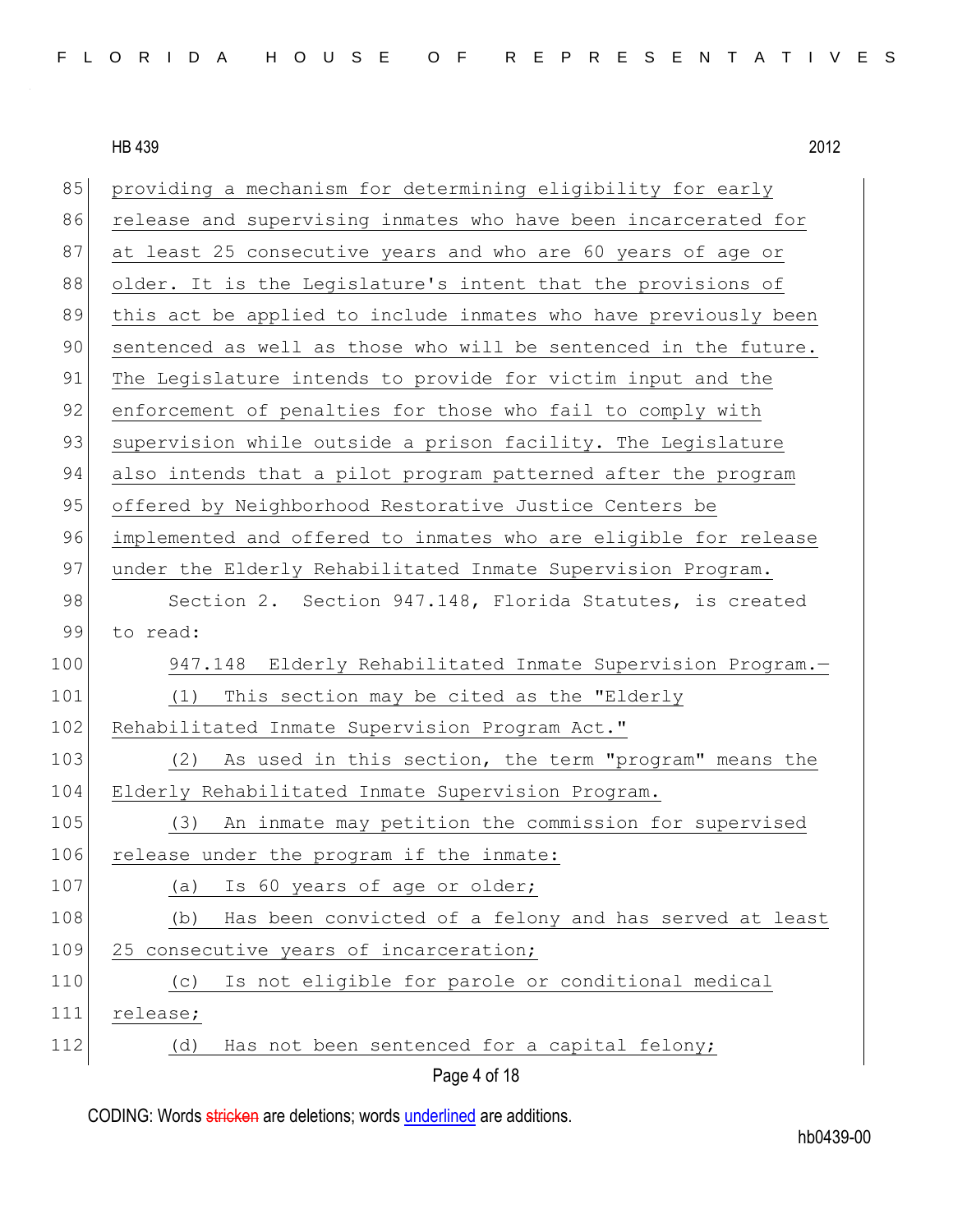113 (e) Is not serving a minimum mandatory sentence; and

114 (f) Has not received a disciplinary report within the 115 previous 6 months. 116 (4) Each petition filed on behalf of an inmate to 117 participate in the program must contain: 118 (a) A proposed release plan; 119 (b) Documentation of the inmate's relevant medical 120 history, including current medical prognosis; 121 (c) The inmate's prison experience and criminal history. 122 The criminal history must include any claim of innocence, the 123 degree to which the inmate accepts responsibility for his or her 124 acts leading to the conviction of the crime, and how the claim 125 of responsibility has affected the inmate's feelings of remorse; 126 (d) Documentation of the inmate's history of substance 127 abuse and mental health; 128 (e) Documentation of any disciplinary action taken against 129 the inmate while in prison; 130 (f) Documentation of the inmate's participation in prison 131 work and other prison programs; and 132 (g) Documentation of the inmate's renunciation of gang 133 affiliation. 134 (5) An inmate may not file a new petition within 1 year 135 after receiving notification of denial of his or her petition to 136 participate in the program. Any petition that is filed before 137 the 1-year period ends shall be returned to the inmate, along 138 with a notation indicating the date that the petition may be 139 refiled. 140 (6) All matters relating to the granting, denying, or

Page 5 of 18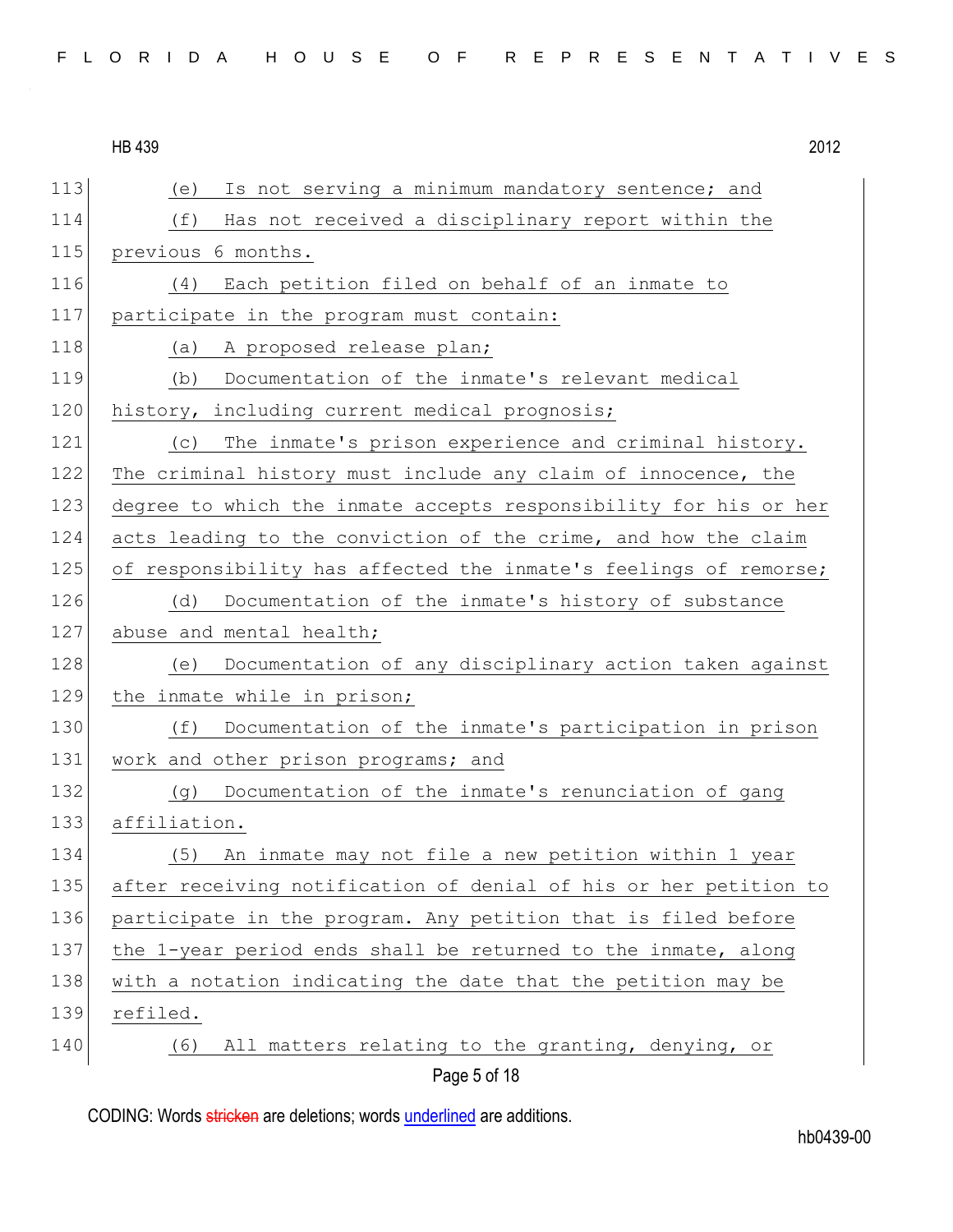Page 6 of 18 141 revoking of an inmate's supervised release in the program shall 142 be decided in a meeting at which the public may be present. A 143 victim of the crime committed by the inmate, a victim's parent 144 or guardian if the victim was a minor, a lawful representative 145 of the victim or of the victim's parent or guardian if the 146 victim was a minor, or a homicide victim's next of kin may make 147 an oral statement or submit a written statement regarding his or 148 her views as to the granting, denying, or revoking of 149 supervision. A person who is not a member or employee of the 150 commission, the victim of the crime committed by the inmate, the 151 victim's parent or quardian if the victim was a minor, a lawful 152 representative of the victim or of the victim's parent or 153 guardian if the victim was a minor, or a homicide victim's next 154 of kin may participate in deliberations concerning the granting 155 and revoking of an inmate's supervised release in the program 156 only upon the prior written approval of the chair of the 157 commission. The commission shall notify the victim, the victim's 158 parent or quardian if the victim was a minor, a lawful 159 representative of the victim or of the victim's parent or 160 quardian if the victim was a minor, or the victim's next of kin 161 if the victim is deceased no later than 30 days after the 162 petition is received by the commission, no later than 30 days 163 before the commission's meeting, and no later than 30 days after 164 the commission's decision. 165 (7) The commission may approve an inmate for participation 166 in the program if the inmate demonstrates: 167 (a) Successful participation in programs designed to 168 restore the inmate as a useful and productive person in the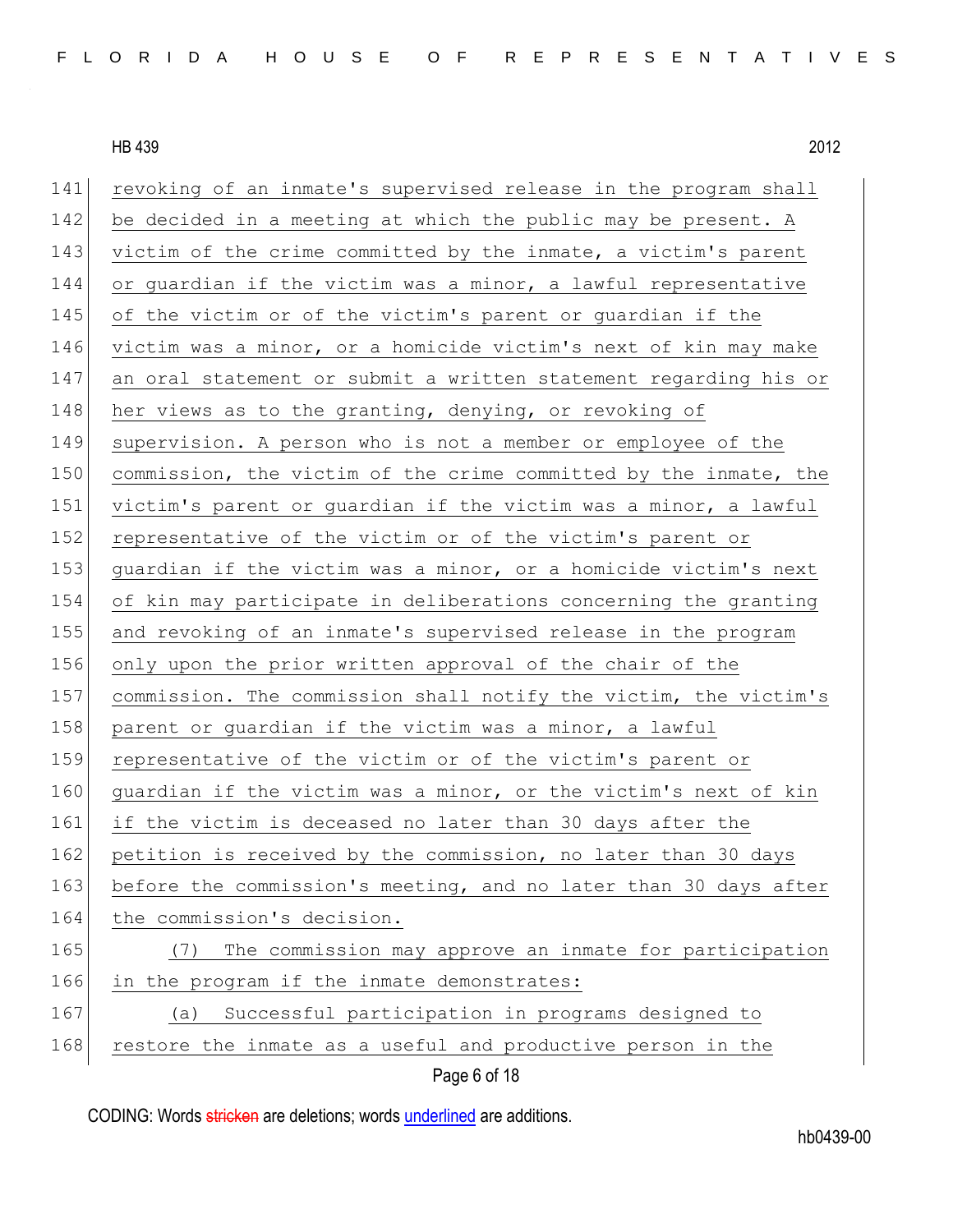|  |  |  |  |  |  |  |  |  |  | FLORIDA HOUSE OF REPRESENTATIVES |  |  |  |  |  |  |  |  |  |  |  |  |  |  |  |  |  |
|--|--|--|--|--|--|--|--|--|--|----------------------------------|--|--|--|--|--|--|--|--|--|--|--|--|--|--|--|--|--|
|--|--|--|--|--|--|--|--|--|--|----------------------------------|--|--|--|--|--|--|--|--|--|--|--|--|--|--|--|--|--|

# HB 439 2012 169 community upon release; 170 (b) Genuine reform and changed behavior over a period of 171 years; 172 (c) Remorse for actions that have caused pain and 173 suffering to the victims of his or her offenses; and 174 (d) A renunciation of criminal activity and gang 175 affiliation if the inmate was a member of a gang. 176 (8) In considering eligibility for participation in the 177 program, the commission shall review the inmate's: 178 (a) Entire criminal history and record; 179 (b) Complete medical history, including history of 180 substance abuse, mental health, and current medical prognosis; 181 (c) Prison disciplinary record; 182 (d) Work record; 183 (e) Participation in prison programs; and 184 (f) Gang affiliation, if any. 185 186 The commission shall consider the inmate's responsibility for 187 the acts leading to the conviction, including any prior and 188 continued statements of innocence and the inmate's feelings of 189 remorse. 190 (9)(a) An examiner shall interview the inmate within 90 191 days after a petition is filed on behalf of the inmate. An 192 interview may be postponed for a period not to exceed 90 days. 193 Such postponement must be for good cause, which includes, but 194 need not be limited to, the need for the commission to obtain a 195 presentence or postsentence investigation report or a violation 196 report. The reason for postponement shall be noted in writing

## Page 7 of 18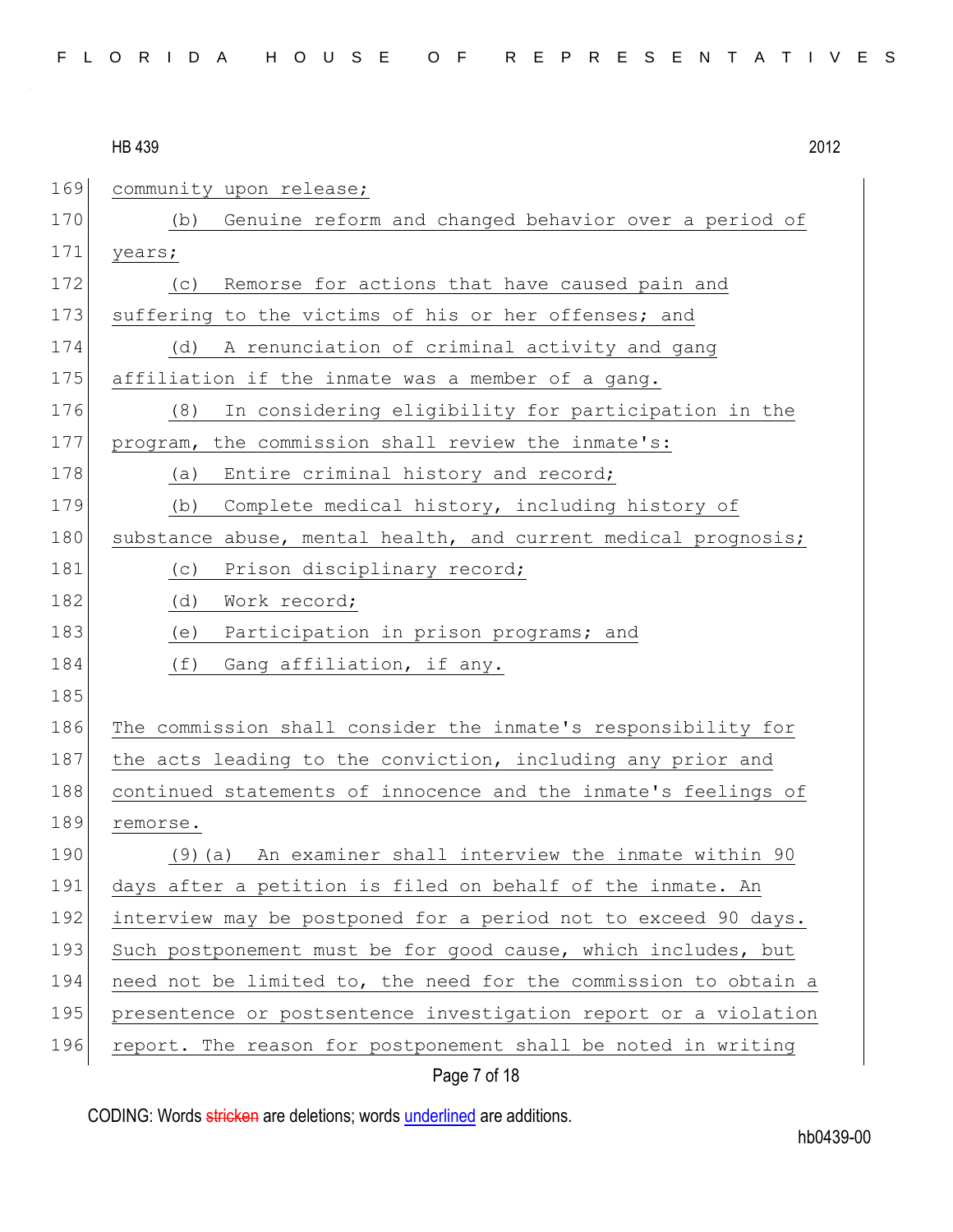| 197 | and included in the official record. A postponement for good     |
|-----|------------------------------------------------------------------|
| 198 | cause may not result in an interview being conducted later than  |
| 199 | 90 days after the inmate's initial scheduled interview.          |
| 200 | During the interview, the examiner shall explain the<br>(b)      |
| 201 | program to the inmate and review the inmate's institutional      |
| 202 | conduct record, criminal history, medical history, work records, |
| 203 | participation in prison programs, gang affiliation, and release  |
| 204 | plan for supervision under the program.                          |
| 205 | (c) Within 10 days after the interview, the examiner shall       |
| 206 | recommend in writing to a panel of no fewer than two             |
| 207 | commissioners appointed by the chair a release date for the      |
| 208 | inmate. The commissioners are not bound by the examiner's        |
| 209 | recommended release date.                                        |
| 210 | (10) An inmate may not be placed in the program merely as        |
| 211 | a reward for good conduct or efficient performance of duties     |
| 212 | assigned in prison. An inmate may not be placed in the program   |
| 213 | unless the commission finds that there is reasonable probability |
| 214 | that, if the inmate is placed in the program, he or she will     |
| 215 | live and conduct himself or herself as a respectable and law-    |
| 216 | abiding person and that the inmate's release will be compatible  |
| 217 | with his or her own welfare and the welfare of society.          |
| 218 | (11) When the commission has accepted the petition,              |
| 219 | approved the proposed release plan, and determined that the      |
| 220 | inmate is eligible for the program, a panel of no fewer than two |
| 221 | commissioners shall establish the terms and conditions of the    |
| 222 | supervision. When granting supervised release under the program, |
| 223 | the commission shall require the inmate to participate in 10     |
| 224 | hours of community service for each year served in prison,       |

Page 8 of 18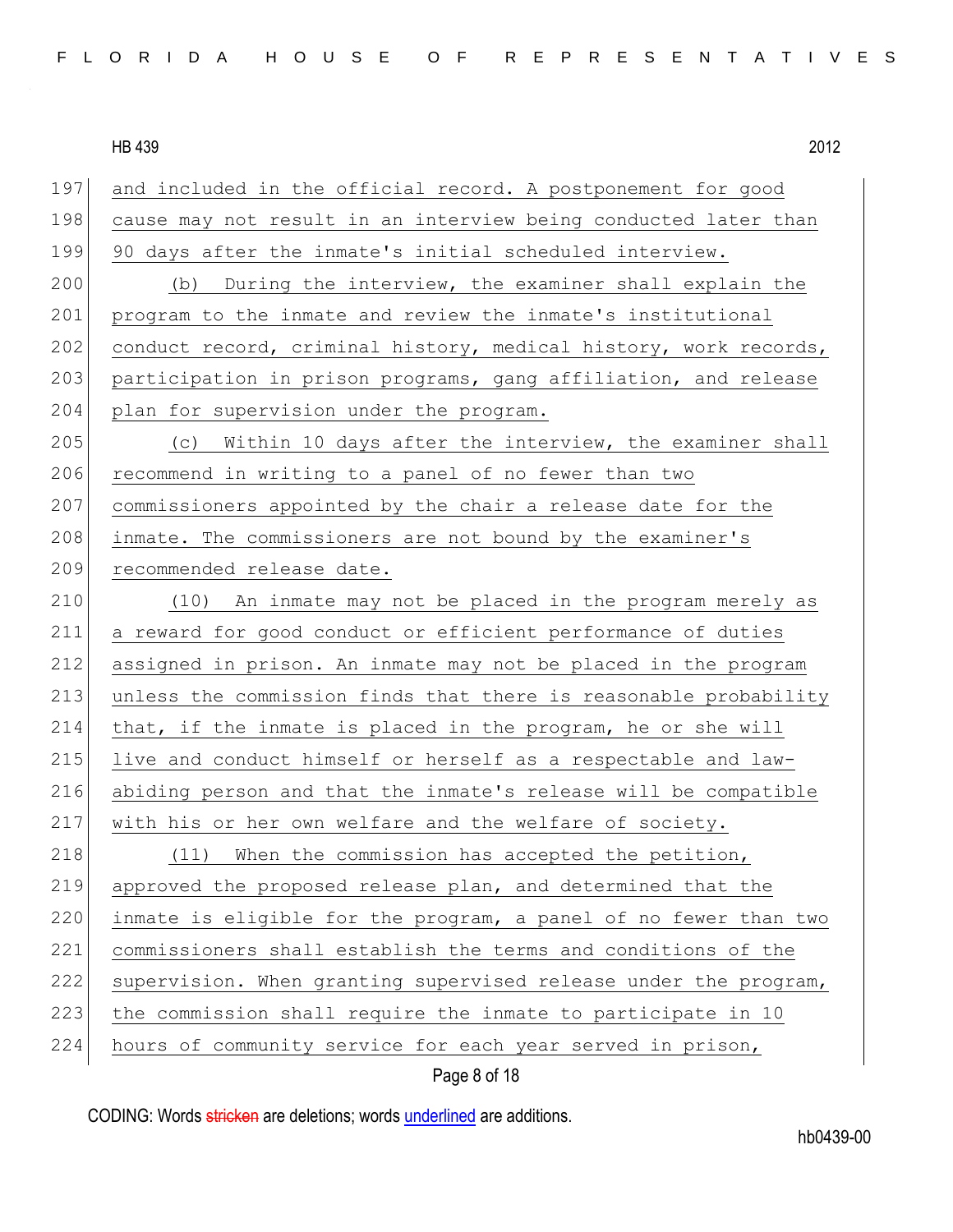| 225 | require that the inmate be subject to electronic monitoring for  |
|-----|------------------------------------------------------------------|
| 226 | at least 1 year, and require that reparation or restitution be   |
| 227 | paid to the victim for the damage or loss caused by the offense  |
| 228 | for which the inmate was imprisoned. The commission may elect    |
| 229 | not to impose any or all of the conditions if it finds reasons   |
| 230 | that it should not do so. If the commission does not order       |
| 231 | restitution or orders only partial restitution, the commission   |
| 232 | must state on the record the reasons for its decision. The       |
| 233 | amount of such reparation or restitution shall be determined by  |
| 234 | the commission.                                                  |
| 235 | (12) The commission may impose any special conditions it         |
| 236 | considers warranted from its review of the release plan and      |
| 237 | inmate's record, including, but not limited to, a requirement    |
| 238 | that the inmate:                                                 |
| 239 | (a) Pay any debt due and owing to the state under s.             |
| 240 | 960.17 or pay attorney fees and costs that are owed to the state |
| 241 | under s. 938.29;                                                 |
| 242 | (b) Not leave the state or a specified physical area             |
| 243 | within the state without the consent of the commission;          |
| 244 | Not associate with persons engaged in criminal<br>(C)            |
| 245 | activity; and                                                    |
| 246 | Carry out the instructions of her or his supervising<br>(d)      |
| 247 | correctional probation officer.                                  |
| 248 | (13) (a) An inmate may request a review of the terms and         |
| 249 | conditions of his or her supervised release under the program. A |
| 250 | panel of at least two commissioners appointed by the chair shall |
| 251 | consider the inmate's request, render a written decision and the |
| 252 | reasons for the decision to continue or to modify the terms and  |
|     |                                                                  |

# Page 9 of 18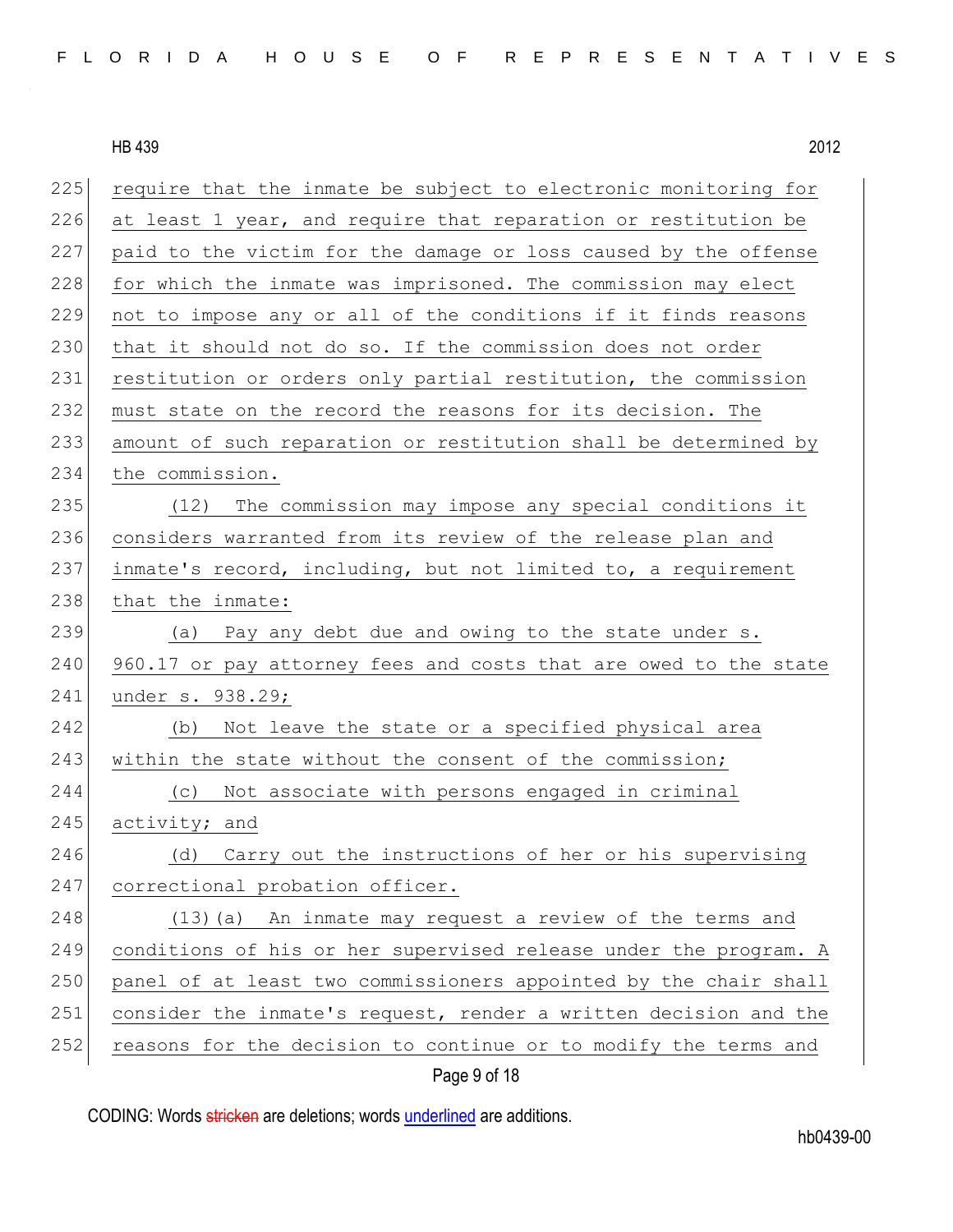| FLORIDA HOUSE OF REPRESENTATIVES |  |
|----------------------------------|--|
|----------------------------------|--|

253 conditions of the program supervision, and inform the inmate of 254 the decision in writing within 30 days after the date of receipt 255 of the request for review. During any period of review of the 256 terms and conditions of supervision, the inmate shall be subject 257 to the authorized terms and conditions of supervision until such 258 time that a decision is made to continue or modify the terms and 259 conditions of supervision. 260 (b) The length of supervision shall be the remaining 261 amount of time the inmate has yet to serve, including 262 calculations for gain-time credit, as determined by the 263 department. 264 (c) An inmate's participation in the program is voluntary, 265 and the inmate must agree to abide by all conditions of release. 266 The commission, upon authorizing a supervision release date, 267 shall specify in writing the terms and conditions of the program 268 supervision and provide a certified copy of these terms and 269 conditions to the inmate.  $270$  (14)(a) At the time of sentencing, the trial court judge 271 may enter an order retaining jurisdiction over the offender for 272 review of a release order by the commission under this section. 273 This jurisdiction of the trial court judge is limited to the 274 first one-third of the maximum sentence imposed. When a person 275 is convicted of two or more felonies and concurrent sentences 276 are imposed, the jurisdiction of the trial court applies to the 277 first one-third of the maximum sentence imposed for the most 278 severe felony for which the person was convicted. When any 279 person is convicted of two or more felonies and consecutive 280 sentences are imposed, the jurisdiction of the trial court judge

Page 10 of 18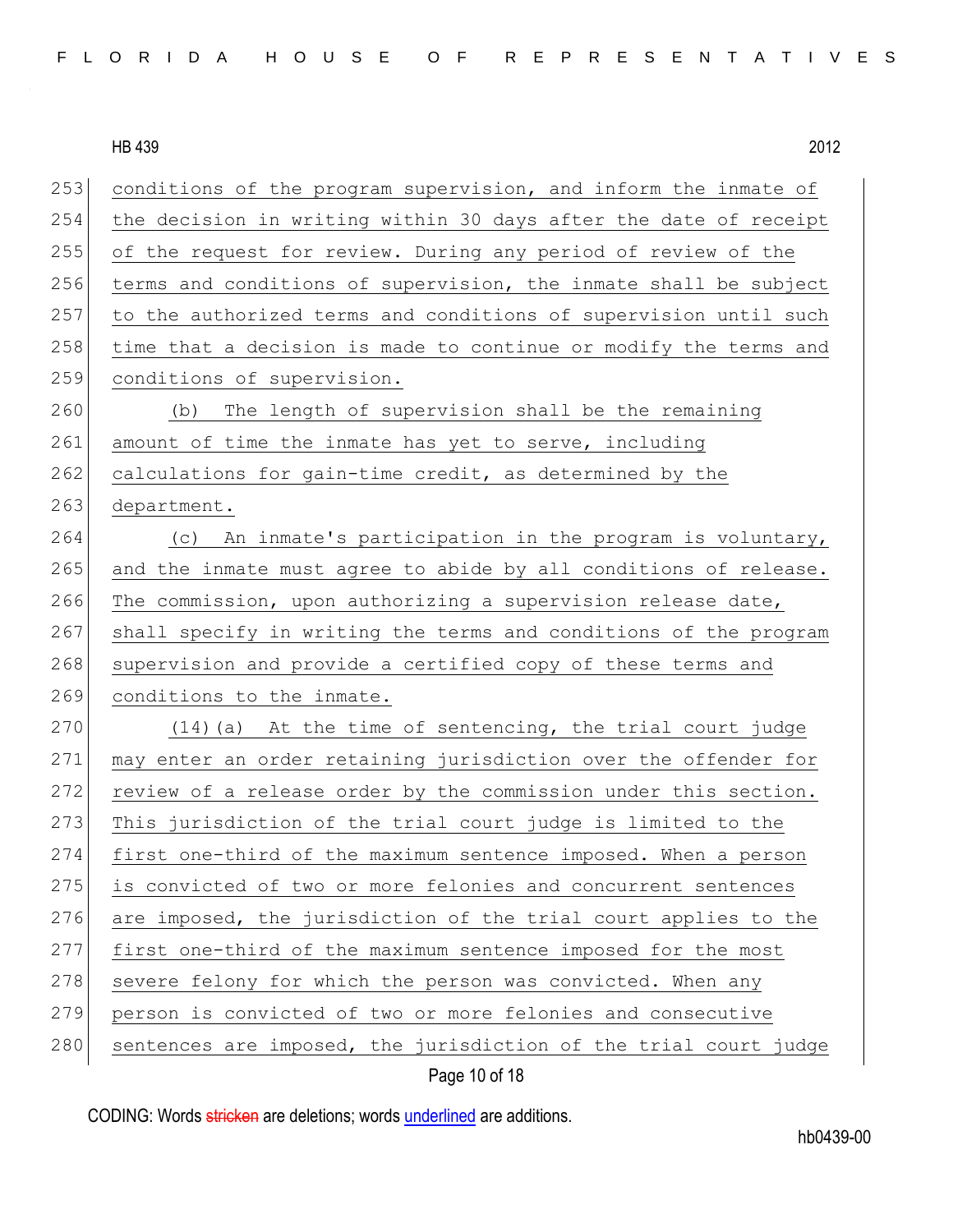Page 11 of 18 281 applies to one-third of the total consecutive sentences imposed. 282 (b) In retaining jurisdiction for purposes of this 283 subsection, the trial court must state the justification with 284 individual particularity, and such justification shall be made a 285 part of the court record. A copy of the justification and the 286 uniform commitment form issued by the court pursuant to s.  $287$  944.17 shall be delivered to the department. 288 (c) Gain-time as provided for by law shall accrue, except 289 that an offender over whom the trial court has retained 290 jurisdiction as provided in this subsection may not be released 291 during the first one-third of her or his sentence by reason of  $292$  gain-time. 293 (d) In such a case of retained jurisdiction, the 294 commission, within 30 days after the entry of its release order, 295 shall send notice of its release order to the original 296 sentencing judge and to the appropriate state attorney. The 297 release order shall be made contingent upon entry of an order by 298 the appropriate circuit judge relinquishing jurisdiction as 299 provided for in paragraph (e). If the original sentencing judge 300 is no longer serving, notice shall be sent to the chief judge of 301 the circuit in which the offender was sentenced. The chief judge 302 may designate any circuit judge within the circuit to act in the 303 place of the original sentencing judge. 304 (e) The original sentencing judge or her or his 305 replacement shall notify the commission within 10 days after 306 receipt of the notice provided for in paragraph (d) as to 307 whether the court desires to retain jurisdiction. If the 308 original sentencing judge or her or his replacement does not so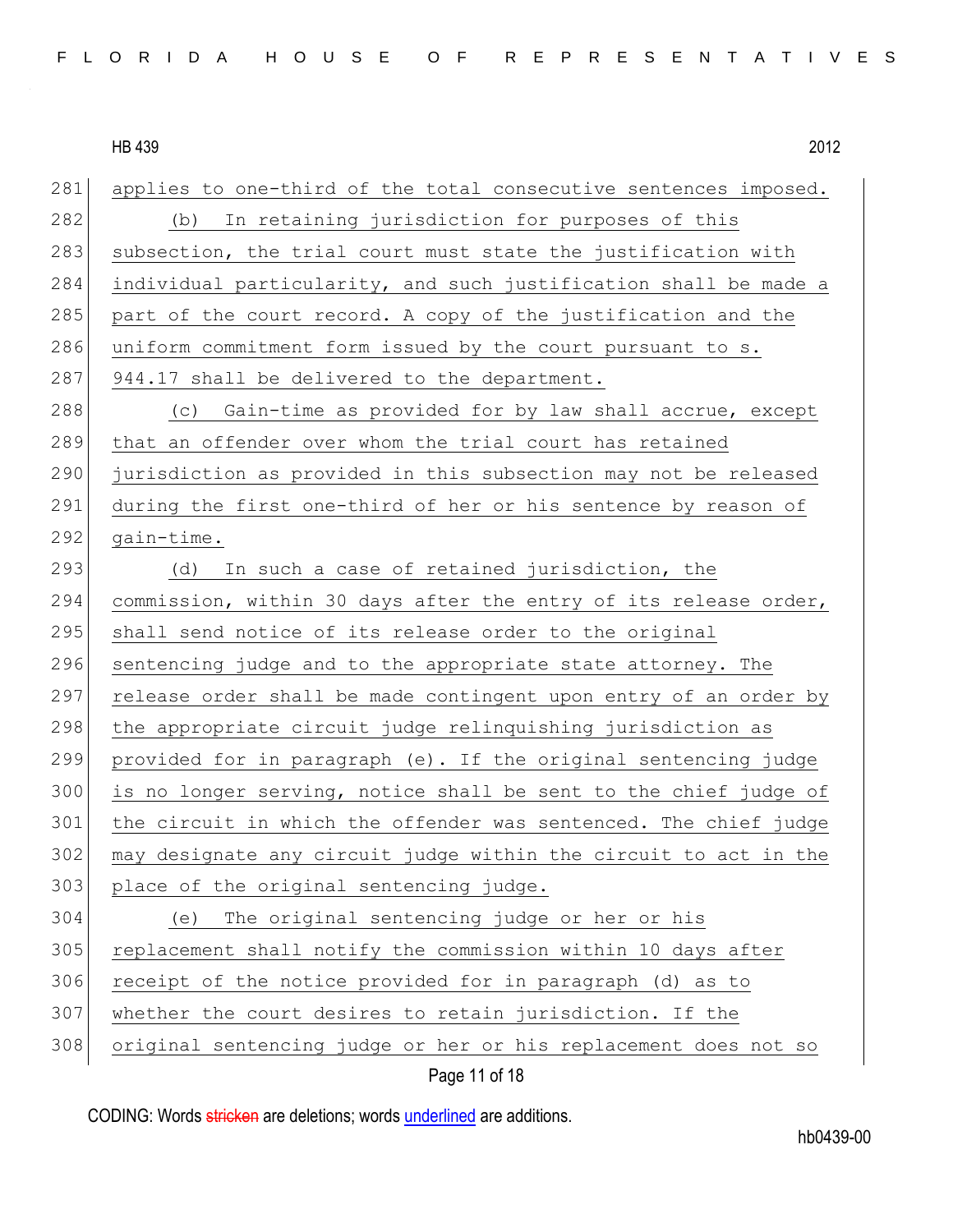| FLORIDA HOUSE OF REPRESENTATIVES |  |
|----------------------------------|--|
|----------------------------------|--|

 notify the commission within the 10-day period or notifies the commission that the court does not desire to retain jurisdiction, the commission may dispose of the matter as it sees fit. 313 (f) Upon receipt of notice of intent to retain jurisdiction from the original sentencing judge or her or his 315 replacement, the commission shall, within 10 days, forward to 316 the court its release order, the examiner's report and recommendation, and all supporting information upon which its 318 release order was based. (g) Within 30 days after receipt of the items listed in paragraph (f), the original sentencing judge or her or his 321 replacement shall review the order, findings, and evidence. If the judge finds that the order of the commission is not based on competent, substantial evidence or that participation in the program is not in the best interest of the community or the 325 inmate, the court may vacate the release order. The judge or her or his replacement shall notify the commission of the decision 327 of the court, and, if the release order is vacated, such notification must contain the evidence relied on and the reasons for denial. A copy of the notice shall be sent to the inmate. 330 (15) A correctional probation officer as defined in s. 943.10 shall supervise the inmate released under this program. (16) The department and commission shall adopt rules to administer this section. Section 3. Restorative Justice Pilot Program.— (1) As used in this section, the term "pilot program" 336 means the Restorative Justice Pilot Program.

Page 12 of 18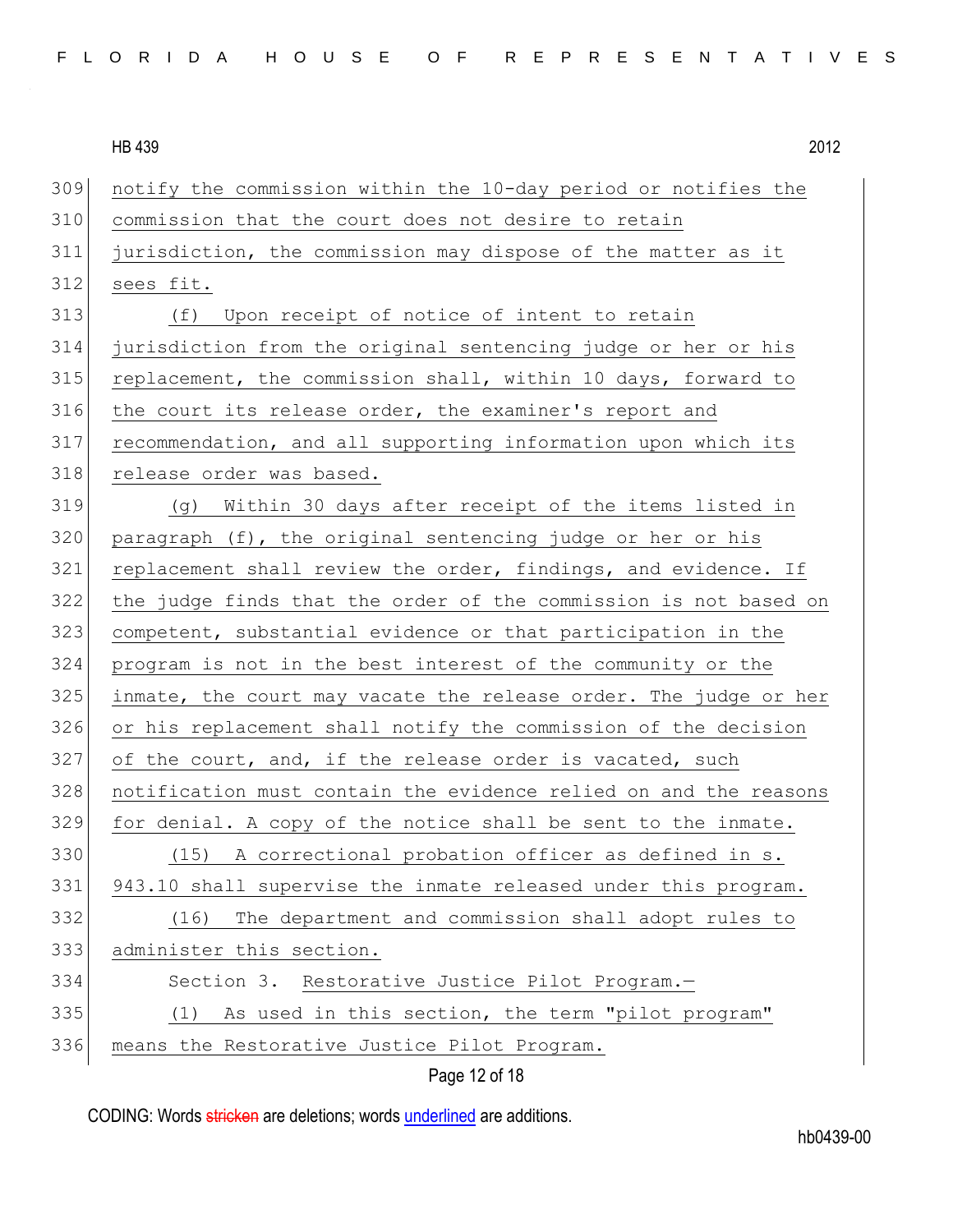| 337 | The department shall develop the pilot program that is<br>(2)   |
|-----|-----------------------------------------------------------------|
| 338 | patterned after the program offered by the Neighborhood         |
| 339 | Restorative Justice Centers established under s. 985.155,       |
| 340 | Florida Statutes. The pilot program shall be implemented at one |
| 341 | prison for women and at two prisons for men. The portion of the |
| 342 | pilot program which includes classes on the effect that crime   |
| 343 | has on victims shall be voluntary. Inmates who are eligible to  |
| 344 | participate in the Elderly Rehabilitated Inmate Supervision     |
| 345 | Program shall be given priority for participation in the pilot  |
| 346 | program.                                                        |
| 347 | The pilot program created under this section shall be<br>(3)    |
| 348 | developed after identifying a need in the community for the     |
| 349 | pilot program through consultation with representatives of the  |
| 350 | public, members of the judiciary, law enforcement agencies,     |
| 351 | state attorneys, and defense attorneys.                         |
| 352 | The department may provide departmental staff to<br>(4)         |
| 353 | conduct the pilot program or may contract with other public or  |
| 354 | private agencies for the delivery of services related to the    |
| 355 | pilot program.                                                  |
| 356 | The department shall adopt rules to administer this<br>(5)      |
| 357 | section.                                                        |
| 358 | Section 4. Section 947.141, Florida Statutes, is amended        |
| 359 | to read:                                                        |
| 360 | 947.141 Violations of conditional release, control              |
| 361 | release, or conditional medical release, or addiction-recovery  |
| 362 | supervision, or elderly rehabilitated inmate supervision.-      |
| 363 | If a member of the commission or a duly authorized<br>(1)       |
| 364 | representative of the commission has reasonable grounds to      |
|     | Page 13 of 18                                                   |

CODING: Words stricken are deletions; words underlined are additions.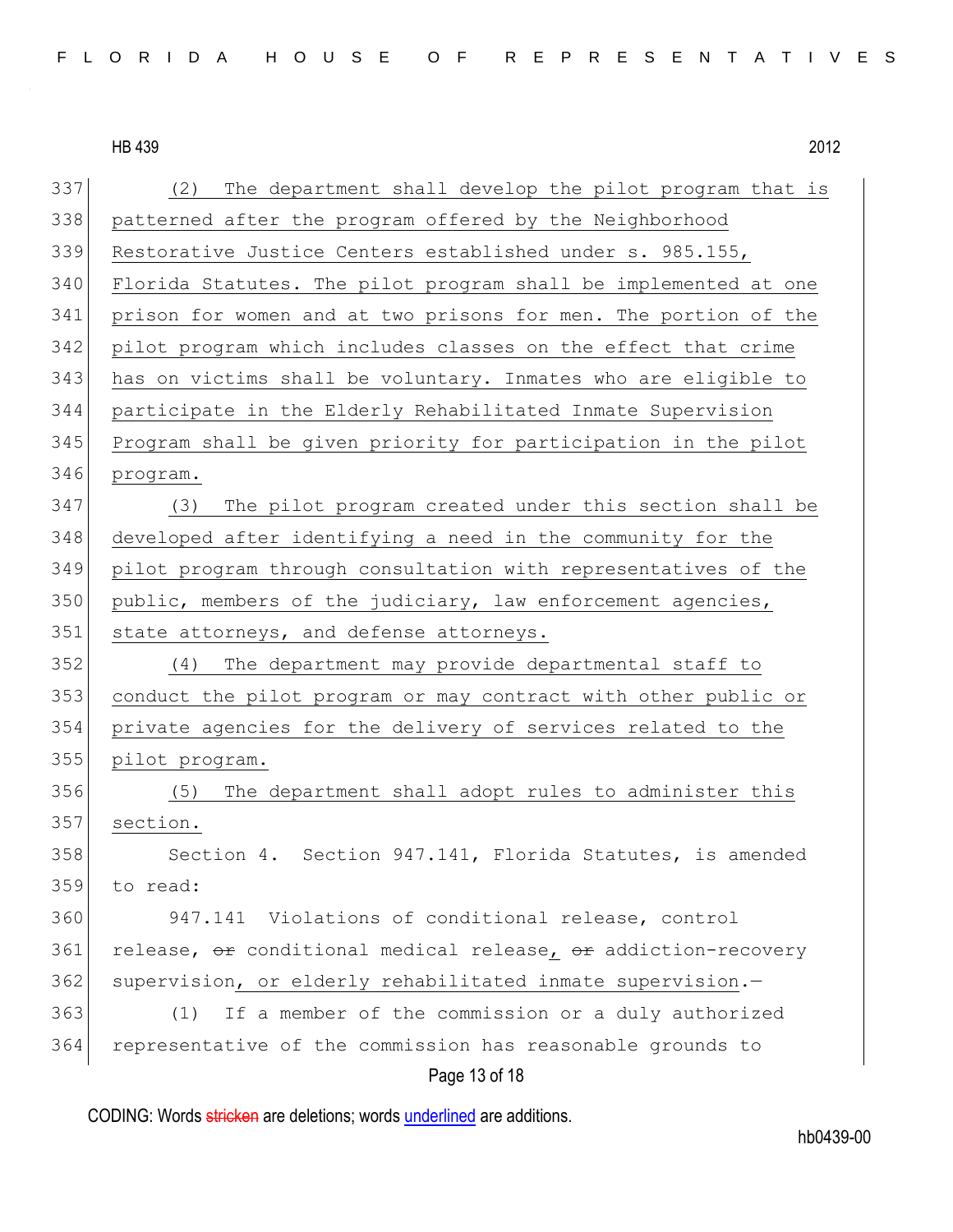believe that an offender who is on release supervision under s. 947.1405, s. 947.146, s. 947.148, s. 947.149, or s. 944.4731 has violated the terms and conditions of the release in a material 368 respect, such member or representative may cause a warrant to be 369 issued for the arrest of the releasee; if the offender was found to be a sexual predator, the warrant must be issued.

371 (2) Upon the arrest on a felony charge of an offender who 372 is on release supervision under s. 947.1405, s. 947.146, s. 373 947.148, s. 947.149, or s. 944.4731, the offender must be 374 detained without bond until the initial appearance of the 375 offender at which a judicial determination of probable cause is 376 made. If the trial court judge determines that there was no 377 probable cause for the arrest, the offender may be released. If 378 the trial court judge determines that there was probable cause 379 for the arrest, such determination also constitutes reasonable 380 grounds to believe that the offender violated the conditions of 381 the release. Within 24 hours after the trial court judge's 382 finding of probable cause, the detention facility administrator 383 or designee shall notify the commission and the department of 384 the finding and transmit to each a facsimile copy of the 385 probable cause affidavit or the sworn offense report upon which 386 the trial court judge's probable cause determination is based. 387 The offender must continue to be detained without bond for a 388 period not exceeding 72 hours excluding weekends and holidays 389 after the date of the probable cause determination, pending a 390 decision by the commission whether to issue a warrant charging 391 the offender with violation of the conditions of release. Upon 392 the issuance of the commission's warrant, the offender must

#### Page 14 of 18

CODING: Words stricken are deletions; words underlined are additions.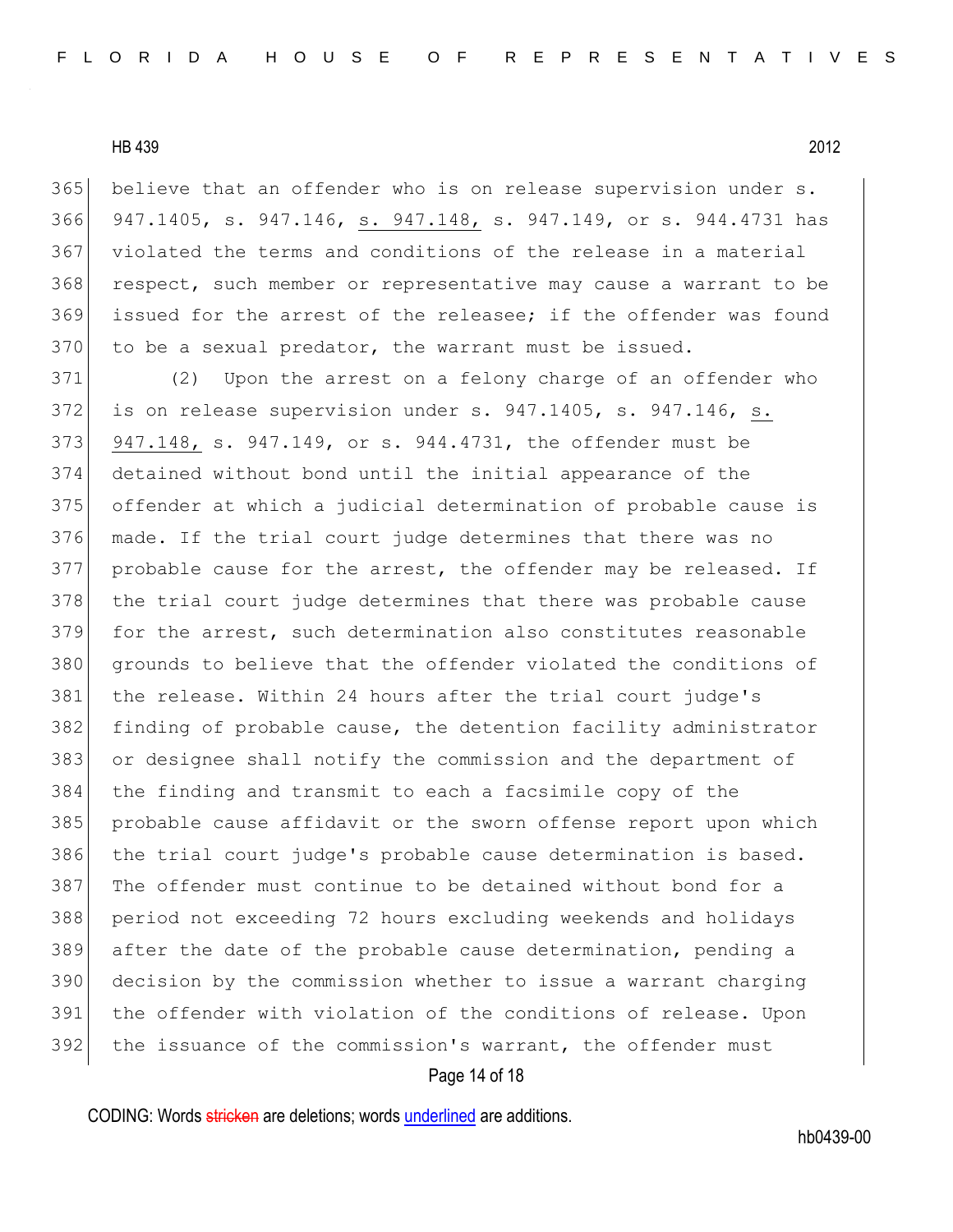393 continue to be held in custody pending a revocation hearing held 394 in accordance with this section.

395 (3) Within 45 days after notice to the Parole Commission 396 of the arrest of a releasee charged with a violation of the 397 terms and conditions of conditional release, control release,  $398$  conditional medical release,  $\theta$  addiction-recovery supervision, 399 or elderly rehabilitated inmate supervision, the releasee must 400 be afforded a hearing conducted by a commissioner or a duly 401 authorized representative thereof. If the releasee elects to 402 proceed with a hearing, the releasee must be informed orally and 403 in writing of the following:

404 (a) The alleged violation with which the releasee is 405 charged.

406 (b) The releasee's right to be represented by counsel.

407 (c) The releasee's right to be heard in person.

408 (d) The releasee's right to secure, present, and compel 409 the attendance of witnesses relevant to the proceeding.

410 (e) The releasee's right to produce documents on the 411 releasee's own behalf.

412 (f) The releasee's right of access to all evidence used 413 against the releasee and to confront and cross-examine adverse 414 witnesses.

415 (q) The releasee's right to waive the hearing.

416 (4) Within a reasonable time following the hearing, the 417 commissioner or the commissioner's duly authorized 418 representative who conducted the hearing shall make findings of 419 fact in regard to the alleged violation. A panel of no fewer 420 than two commissioners shall enter an order determining whether

## Page 15 of 18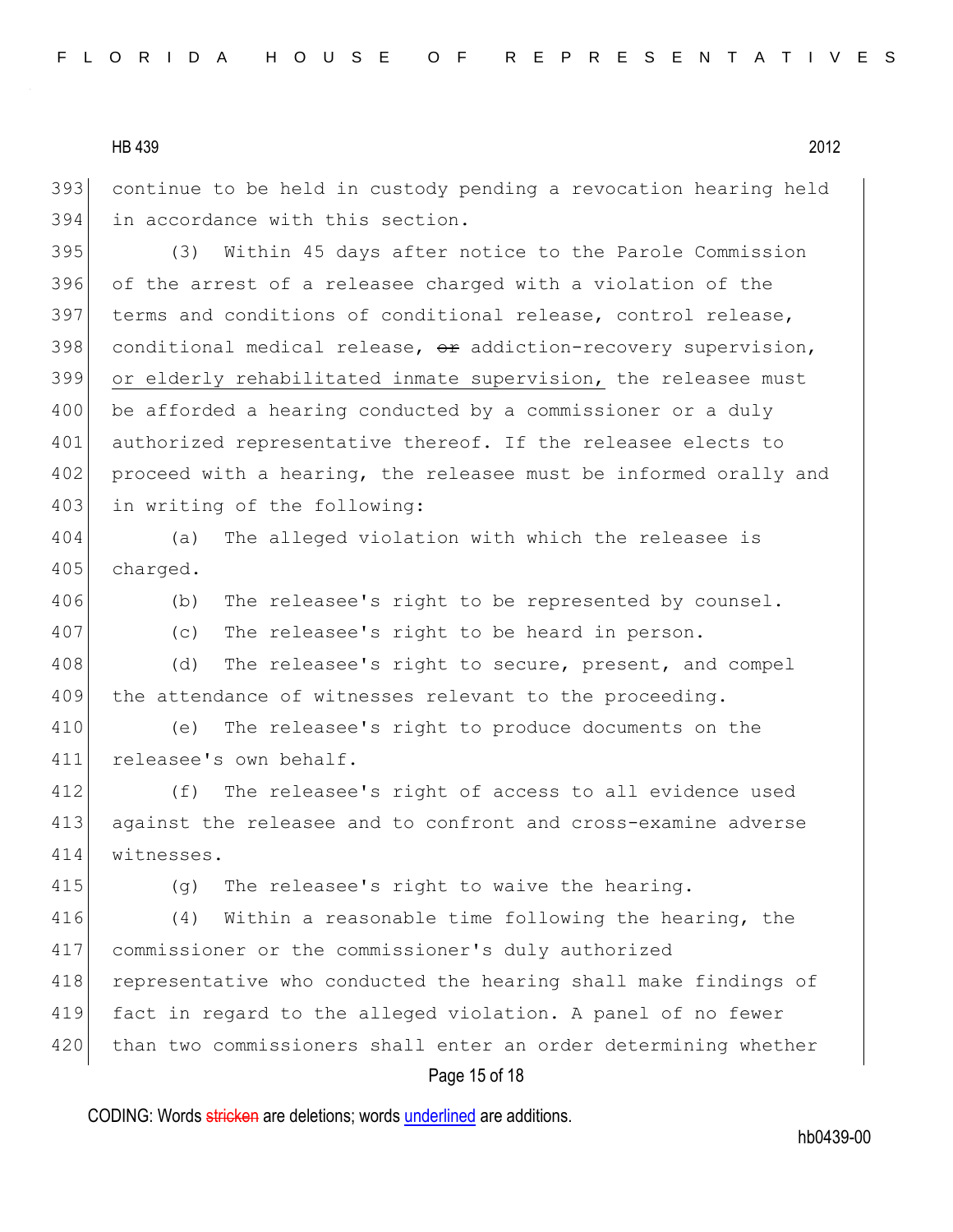421 the charge of violation of conditional release, control release, 422 conditional medical release,  $\theta$ r addiction-recovery supervision, 423 or elderly rehabilitated inmate supervision has been sustained 424 based upon the findings of fact presented by the hearing 425 commissioner or authorized representative. By such order, the 426 panel may revoke conditional release, control release, 427 conditional medical release,  $\theta$ r addiction-recovery supervision, 428 or elderly rehabilitated inmate supervision and thereby return 429 the releasee to prison to serve the sentence imposed, reinstate 430 the original order granting the release, or enter such other 431 order as it considers proper. Effective for inmates whose 432 offenses were committed on or after July 1, 1995, the panel may 433 order the placement of a releasee, upon a finding of violation 434 pursuant to this subsection, into a local detention facility as 435 a condition of supervision.

436 (5) Effective for inmates whose offenses were committed on 437 or after July 1, 1995, notwithstanding the provisions of ss. 438 775.08, former 921.001, 921.002, 921.187, 921.188, 944.02, and 439 951.23, or any other law to the contrary, by such order as 440 provided in subsection  $(4)$ , the panel, upon a finding of quilt, 441 may, as a condition of continued supervision, place the releasee 442 in a local detention facility for a period of incarceration not 443 to exceed 22 months. Prior to the expiration of the term of 444 incarceration, or upon recommendation of the chief correctional 445 officer of that county, the commission shall cause inquiry into 446 the inmate's release plan and custody status in the detention 447 facility and consider whether to restore the inmate to 448 supervision, modify the conditions of supervision, or enter an

#### Page 16 of 18

CODING: Words stricken are deletions; words underlined are additions.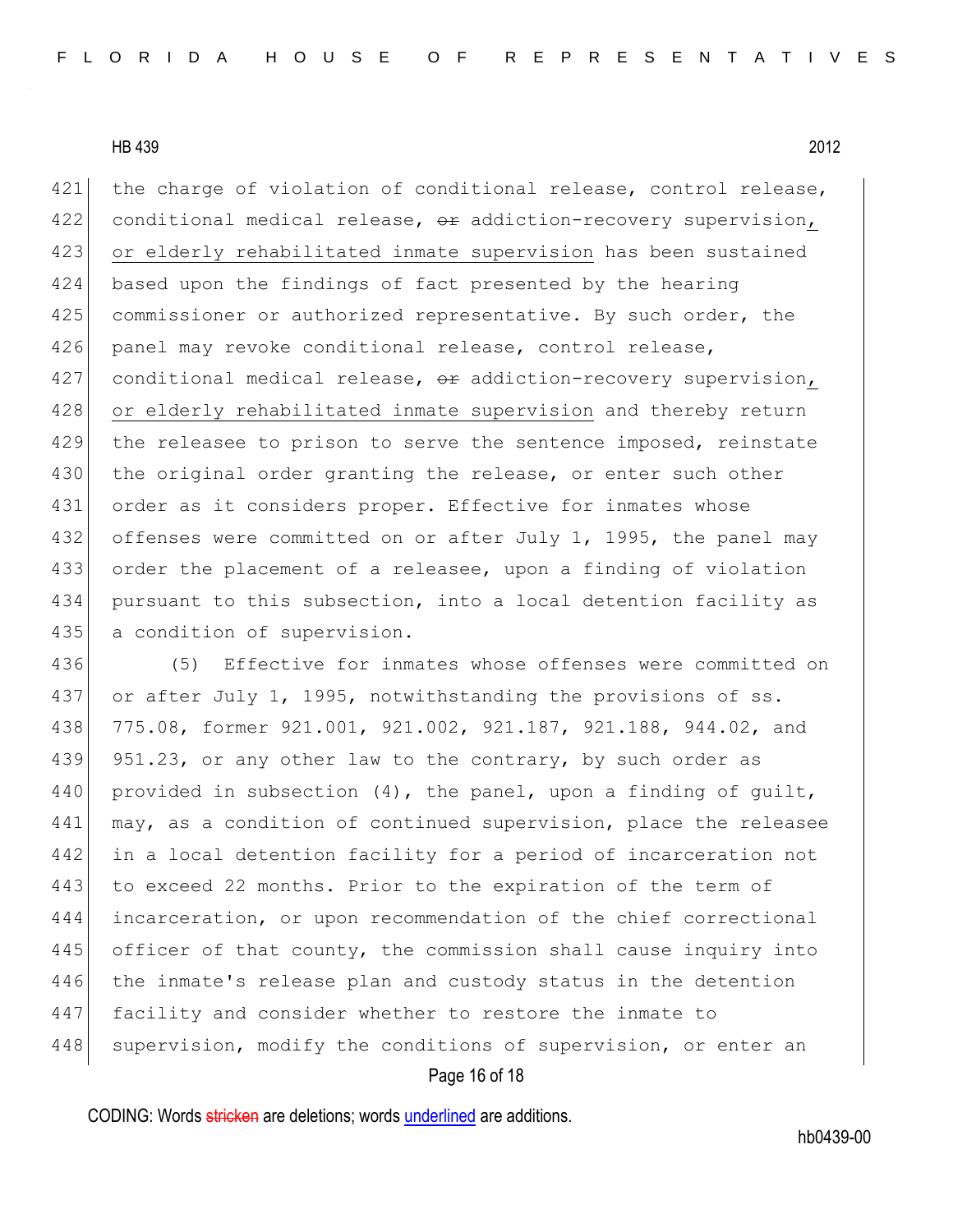449 order of revocation, thereby causing the return of the inmate to 450 prison to serve the sentence imposed. The provisions of this 451 section do not prohibit the panel from entering such other order 452 or conducting any investigation that it deems proper. The 453 commission may only place a person in a local detention facility 454 pursuant to this section if there is a contractual agreement 455 between the chief correctional officer of that county and the 456 Department of Corrections. The agreement must provide for a per 457 diem reimbursement for each person placed under this section, 458 which is payable by the Department of Corrections for the 459 duration of the offender's placement in the facility. This 460 section does not limit the commission's ability to place a 461 person in a local detention facility for less than 1 year.

462 (6) Whenever a conditional release, control release, 463 conditional medical release, or addiction-recovery supervision, 464 or elderly rehabilitated inmate supervision is revoked by a 465 panel of no fewer than two commissioners and the releasee is 466 ordered to be returned to prison, the releasee, by reason of the 467 misconduct, shall be deemed to have forfeited all gain-time or 468 commutation of time for good conduct, as provided for by law, 469 earned up to the date of release. However, if a conditional 470 medical release is revoked due to the improved medical or 471 physical condition of the releasee, the releasee shall not 472 forfeit gain-time accrued before the date of conditional medical 473 release. This subsection does not deprive the prisoner of the 474 right to gain-time or commutation of time for good conduct, as 475 provided by law, from the date of return to prison. 476 (7) If a law enforcement officer has probable cause to

#### Page 17 of 18

CODING: Words stricken are deletions; words underlined are additions.